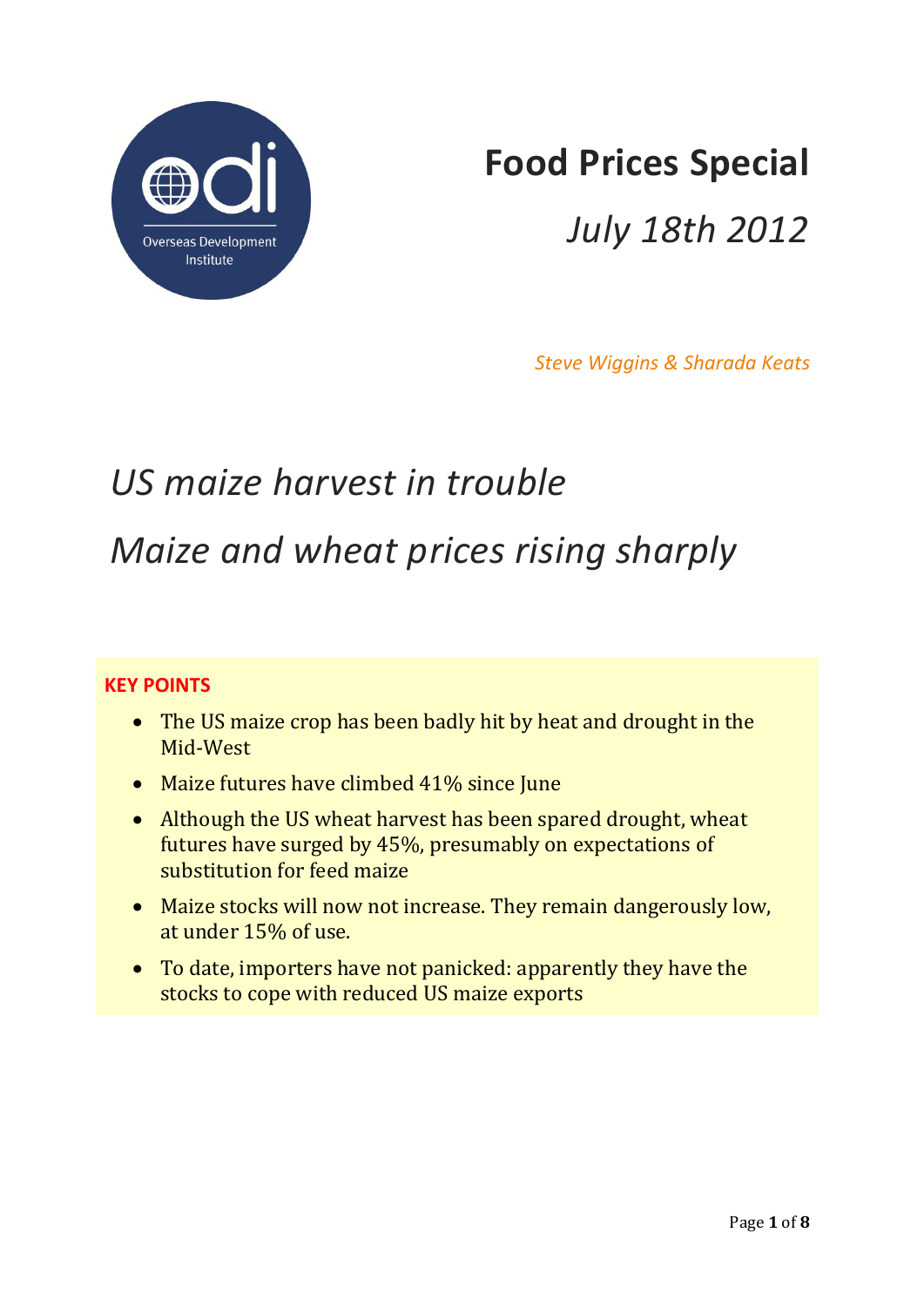### *The facts***: extreme weather hits US maize, harvest forecasts cut sharply**

USDA cuts forecast for maize harvest by 46M tonnes On July 11, USDA shocked observers by cutting the estimates of US maize harvests by no less than 46M tonnes. An extraordinary heat-wave has hit the Mid-West depriving fields of rain and scorching the growing crop (USDA July WASDE 20121).

Estimates of world production have accordingly been revised down by almost 48M tonnes.

#### *Maize stocks stuck in the red zone*

It had been hoped that that the largest area planted to *maize* since WWII in the US would result in a bumper harvest: large enough to boost stocks by 23M tonnes, taking the stock-to-use ratio from 14.9% to 16.6%. But the worst drought in the US since 1956<sup>2</sup> has put paid to these hopes. Stocks will remain slightly below 15%: alarmingly low, leaving little scope for adjustment should there be any further harvest failure — or demand increase.



Figure A Global maize production, consumption & stocks: 2006/07 to latest 2012/13 projection

**Source:** With data from USDA WASDE

 $\overline{\phantom{0}}$ 

<http://www.usda.gov/oce/commodity/wasde/latest.pdf>

<sup>1</sup> USDA, July 11, 2012. World Agricultural Supply and Demand Estimates.

<sup>2</sup> Stern, Andrew. July 17, 2012. US crop outlook worse than feared as drought set to intensify. Business Day. <http://www.businessday.co.za/articles/Content.aspx?id=176462>: 'The drought scorching the US Midwest is the worst since 1956, the National Oceanic and Atmospheric Administration said in a report posted on its website on Monday. Drought is affecting 55% of the land mass in the lower 48 states.'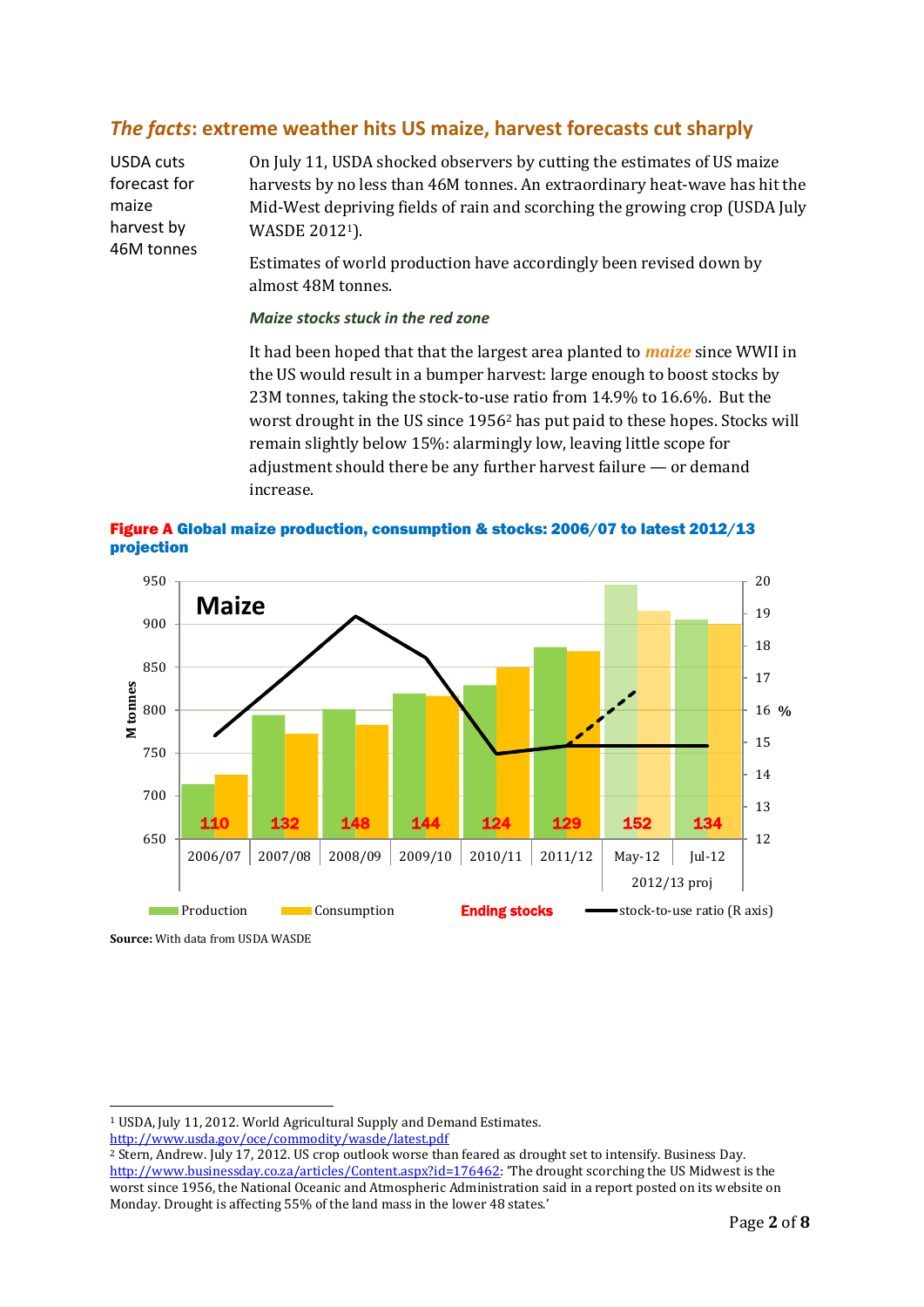US wheat barely affected *Wheat*-growing areas of the US have largely escaped the drought; so much so, that the US wheat harvest for 2012 has been reduced by only 0.28M tonnes.

> World production estimates, however, have been cut by 6.7M tonnes, owing to poor weather in China, Kazakhstan and Russia.

> Wheat stocks were much higher than those for maize, so that while stock-touse ratios will fall, they are expected to remain close to 27%: adequate to cope with most shocks — see Figure B.

> Recent updates from Russia<sup>3</sup> and Kazakhstan<sup>4</sup> however suggest production, and consequent trade, may be set to shrink further.





#### *The consequences***: soaring prices for maize … and for wheat**

Sharp rises in futures prices for both maize and wheat

l

Maize and wheat futures on the Chicago exchange have taken off on the news of the poor US maize harvest.

- Maize futures for delivery over the next 12 months are 41% up on their early-June levels, see Figure C5.
- Wheat futures have risen by a similar amount: prices for delivery over the next 12 months up by 45% on their mid-June levels — see Figure D.

**Source**: With data from USDA FAS

<sup>3</sup> On July 17, Russia's agriculture ministry cut its forecast grain production from 85 million tonnes to between 80 and 85 million tonnes, and some traders reportedly expect Russian wheat exports to reach only 7 million tonnes, as opposed to the government forecast of 12 million tonnes. [Farchy, Jack & Courtney Weaver, July 17, 2012. Russia and Kazakhstan add to grain fears. Financial Times[. http://www.ft.com/cms/s/0/d3dea69a-d030-11e1-99a8-](http://www.ft.com/cms/s/0/d3dea69a-d030-11e1-99a8-00144feabdc0.html#axzz20xnb2UXQ) [00144feabdc0.html#axzz20xnb2UXQ\]](http://www.ft.com/cms/s/0/d3dea69a-d030-11e1-99a8-00144feabdc0.html#axzz20xnb2UXQ)

<sup>4</sup> Kazakhstan's deputy agriculture minister told reporters that alarming drought would reduce grain output there by 48% compared to the record crop of the previous year. [See reference in footnote above]

<sup>5</sup> Maize futures for December 2012 delivery have increased by a 47% over the same time, going from around US\$204 per tonne to US\$300 per tonne, or 47% [CME Website:

[http://www.cmegroup.com/popup/mdq2.html?code=ZCZ2&title=December\\_2012\\_Corn&type=p#month=12-1-2-](http://www.cmegroup.com/popup/mdq2.html?code=ZCZ2&title=December_2012_Corn&type=p#month=12-1-2-1;year=2;symbol=ZC_XCBT;period=D;link=daily) [1;year=2;symbol=ZC\\_XCBT;period=D;link=daily](http://www.cmegroup.com/popup/mdq2.html?code=ZCZ2&title=December_2012_Corn&type=p#month=12-1-2-1;year=2;symbol=ZC_XCBT;period=D;link=daily) ]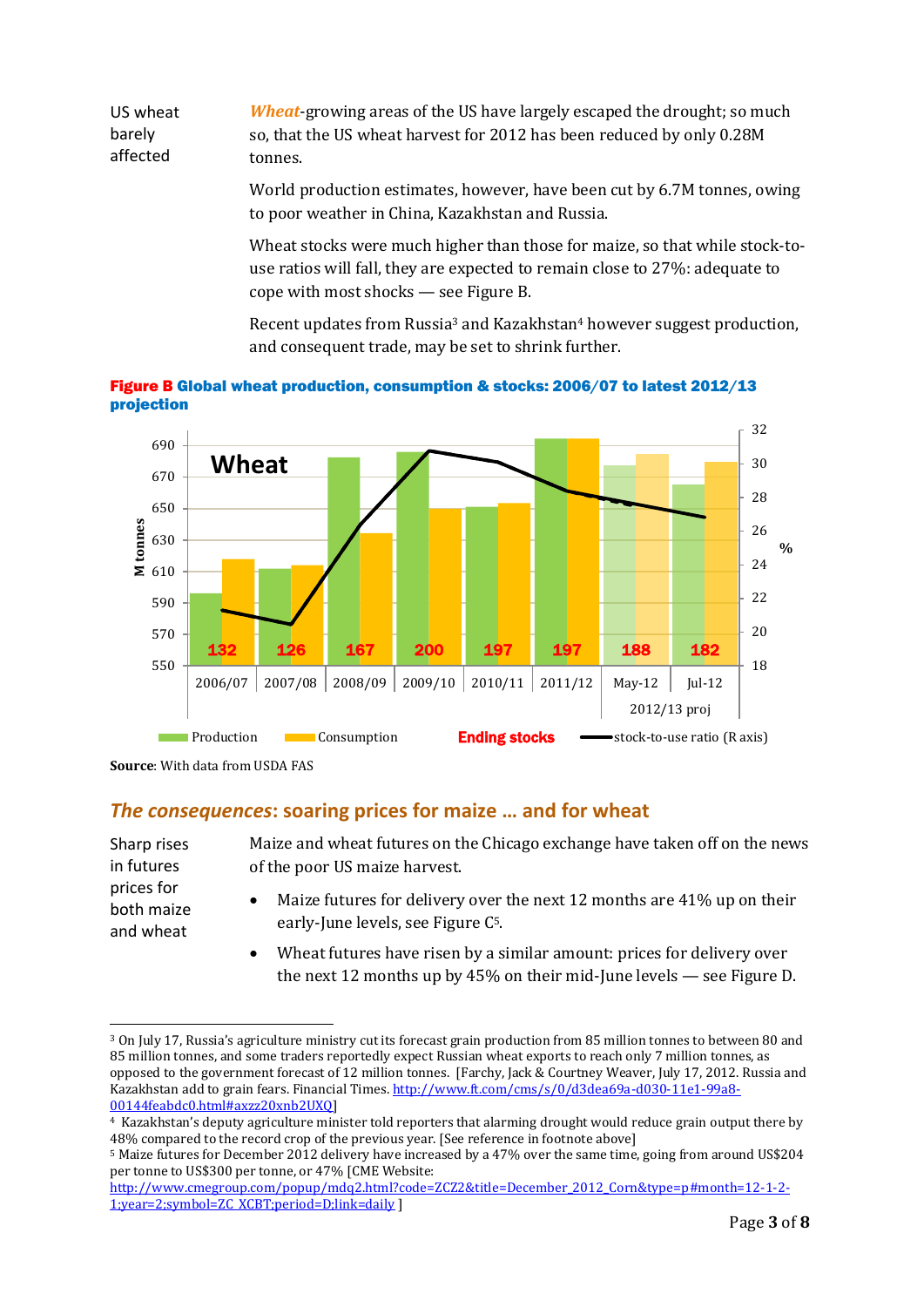

#### Figure C CBOT Corn Futures: US cents/bushel, 12 months to July 18, 2012

**Source**: BBC Market data. US\$/tonne added

#### Figure D CBOT Wheat Futures: US cents/bushel, 12 months to July 18, 2012



**Source**: BBC Market data. US\$/tonne added

#### Spot prices up as well

Spot prices for both maize and wheat have also been dragged upwards.

- Maize price has increased from around US\$250 per tonne in late May to US\$324 per tonne by mid-July — an increase of 30%.
- Wheat price has gone from around US\$275 per tonne in early June to about US\$340 per tonne, an increase of 25%

#### Figure E Maize and wheat prices, Jan 2011 to week ending July 13, 2012



**Source**: Constructed with data from FAO ESC. **Note**: The last 7 weeks are new data for this update.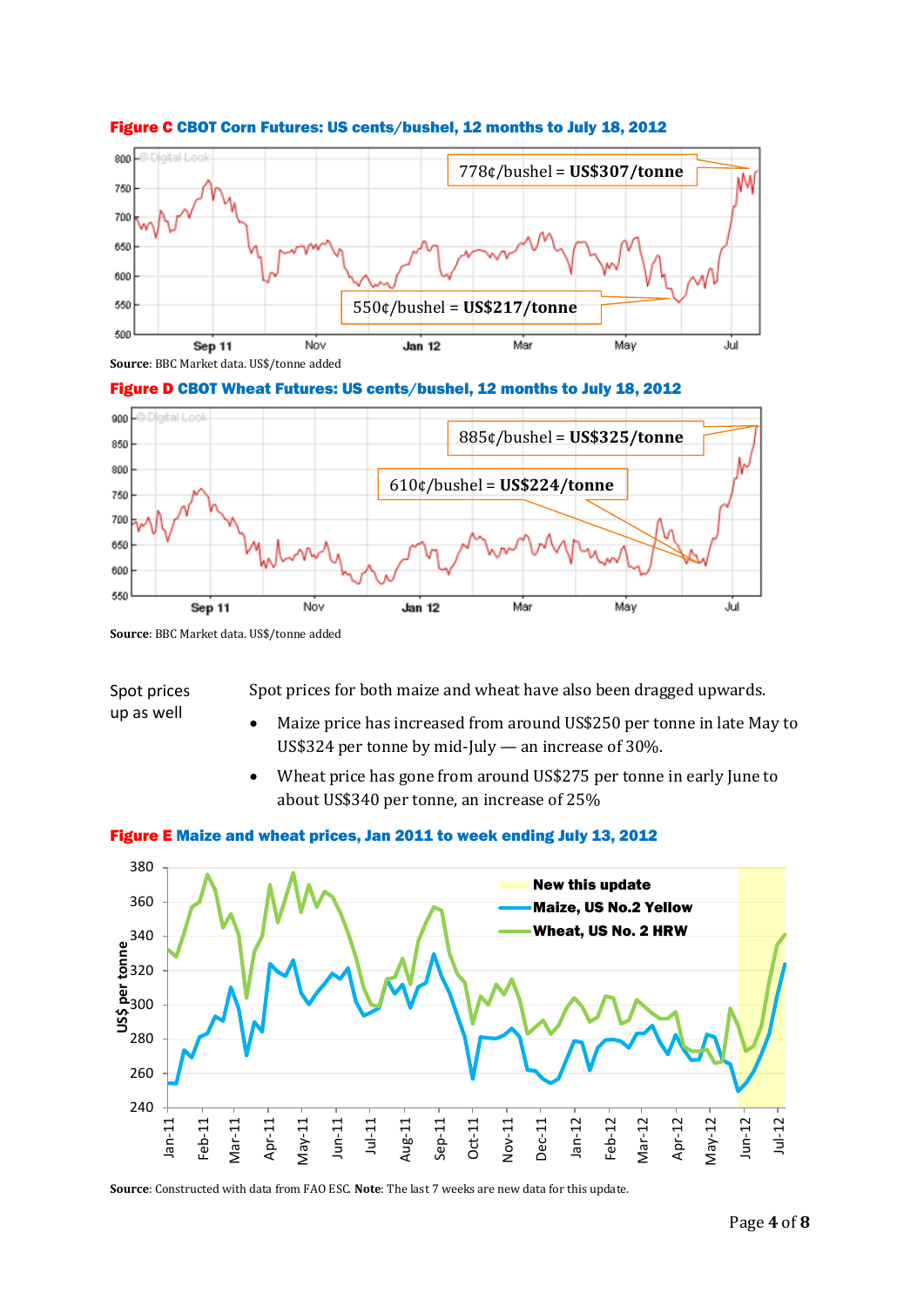The rise in maize prices does not surprise: the expected loss of 46M tonnes of output from the dominant exporter to the world market — in 2011/12 around 125M tonnes of maize were traded — is a massive shock. The only surprise here is that futures prices have not risen more.

But a glance at Figure A may explain why: even though the US harvest estimate has been cut savagely, world production is still expected to be greater than last year — by almost 4%, <sup>6</sup> and to exceed consumption.

Wheat prices rising on expected substitution with maize That wheat prices have increased by almost as much as the maize prices surprises, given the buoyant stocks of wheat and the relatively minor reduction in the production estimate. Part of the explanation for this lies in substitution: as maize prices rise, so too does the demand for wheat as a feed to replace the now costly maize.

> But again, a look at Figure B shows that the wheat crop for the current year was expected to fall, and to less than consumption: hence the small reductions in forecasts lead to a wider gap between consumption and production. Even if there are stocks to cover this, it is then not surprising to see some risk-averse wheat buyers hedging against any further tightening of the market and bidding up the price.

#### *The future:* **could it get worse?**

l

Conditions in the US corn belt have worsened … US maize crop condition ratings continue to deteriorate. Figure G shows a rising proportion of US maize crop rated very poor and poor, while the share rated good-to-excellent falls — compared to the 2011 figures over the same time. USDA's latest Crop Progress figures on Monday 16<sup>th</sup> of July rated 38% of the corn crop poor to very poor, and only 31% good to excellent.





**Source**: Mays, 2012, data from USDA Crop Progress7. **Note**: 5 ratings exist: Very poor, Poor, Fair, Good, & Excellent.

<sup>6</sup> The largest year on year increase for global production over the last 10 year period was from 2006/07 to 2007/08 – 11%, while the smallest was less than 1% from 2007/08 to 2008/09

<sup>7</sup> Mays, G.C. June 26, 2012. Corn Crop Conditions Deteriorate, Sending Crop And Fertilizer Stock Prices Higher. The Mays Report[. http://seekingalpha.com/article/684641-corn-crop-conditions-deteriorate-sending-crop-and](http://seekingalpha.com/article/684641-corn-crop-conditions-deteriorate-sending-crop-and-fertilizer-stock-prices-higher)[fertilizer-stock-prices-higher](http://seekingalpha.com/article/684641-corn-crop-conditions-deteriorate-sending-crop-and-fertilizer-stock-prices-higher)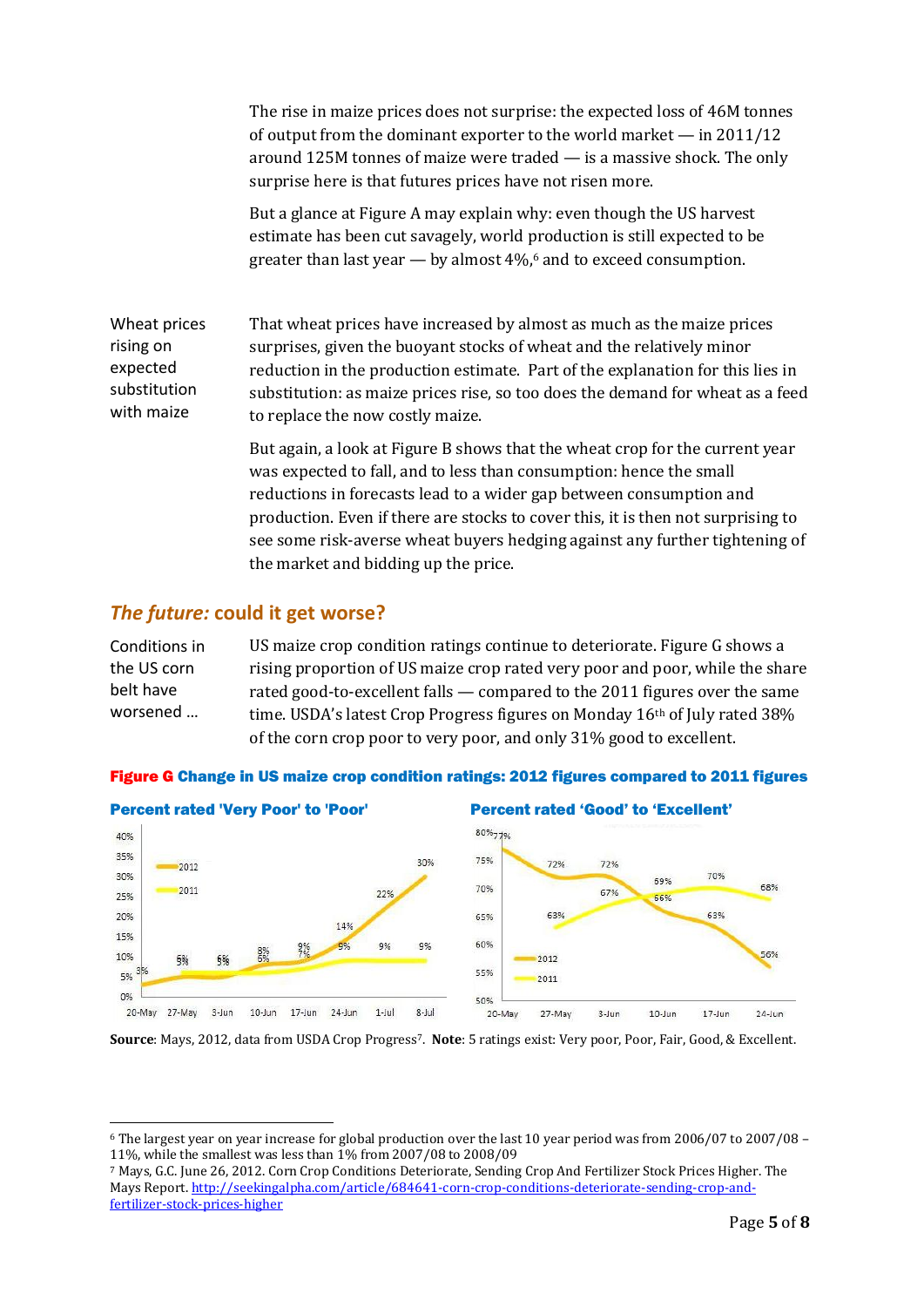… but hard to say if they will continue to deteriorate Could it get much worse? Perhaps not: some (unofficial) forecasts at last predict a break in the drought — although there may be the danger that August will see thunderstorms with potential crop damage. The US national weather service, however, is highly cautious on forecasting much beyond the next week or two. Hence the answer to the question is that we don't know.

#### **Implications for developing countries**

Some domestic food prices may be set to rise, particularly for those countries which require large imports of staple grains.

For countries well integrated into world markets for wheat and maize, international price rises would be expected to transmit fairly strongly to domestic markets, after some lag. Impacts could be felt through direct consumption, for instance in countries such as South Africa or Mexico where maize is consumed as a staple; as well as for countries importing large quantities for animal feed  $-$  again places like Mexico<sup>8</sup>, and also some Asian countries including Thailand.<sup>9</sup>

It is still early days to be seeing US maize and wheat price rises transmitting to domestic markets, but when they do, poor consumers are likely to be hardest hit.

Most of the poverty impact of the 2007/08 global food price crisis came from deepening poverty for those already poor, rather than an increasing number of people classified as poor10.

#### *Will importers panic?*

No signs of panic buying so far When news as bad and unexpected as that for US maize breaks, panic may set in so that prices spike much higher than might be expected. This is what happened to rice prices in early 2008.

So far, however, there are no reports of panic buying. State buyers from major grain importers such as Egypt, Iran, and China cite large stocks. Egypt for example reportedly has 6 months' worth of stock, good until January 2013.<sup>11</sup>

 $\overline{\phantom{0}}$ 

Mays, G.C. July 10, 2012. Only 40% Of This Year's Corn Crop Rated 'Good,' Crop And Stock Prices Move Higher. The Mays Report[. http://seekingalpha.com/article/711741-only-40-of-this-year-s-corn-crop-rated-good-crop-and-stock](http://seekingalpha.com/article/711741-only-40-of-this-year-s-corn-crop-rated-good-crop-and-stock-prices-move-higher)[prices-move-higher](http://seekingalpha.com/article/711741-only-40-of-this-year-s-corn-crop-rated-good-crop-and-stock-prices-move-higher)

<sup>&</sup>lt;sup>8</sup> While Mexico imports mostly yellow maize for animal feed and produces close to sufficient white maize for human consumption, the prices of the two commodities still move together as they are substitutes

<sup>9</sup> 'Thailand, Asia's biggest exporter of frozen chicken, expects higher prices of corn and soybeans to stoke food inflation as the cost of feeding animals climbs.' [Brown, Veronica & Nigel Hunt, July 12, 2012. Food crisis looms as importers sit out grain price highs. Reuters[. http://uk.reuters.com/article/2012/07/12/uk-global-grain](http://uk.reuters.com/article/2012/07/12/uk-global-grain-idUKBRE86B0UB20120712?feedType=RSS&feedName=GCA-GoogleNewsUK)[idUKBRE86B0UB20120712?feedType=RSS&feedName=GCA-GoogleNewsUK\]](http://uk.reuters.com/article/2012/07/12/uk-global-grain-idUKBRE86B0UB20120712?feedType=RSS&feedName=GCA-GoogleNewsUK)

<sup>10</sup> Compton, Julia, Steve Wiggins & Sharada Keats, 2010. Impact of the global food crisis on the poor: what is the evidence? ODI[. http://www.odi.org.uk/resources/details.asp?id=5187&title=impact-global-food-crisis-poor](http://www.odi.org.uk/resources/details.asp?id=5187&title=impact-global-food-crisis-poor-evidence)[evidence](http://www.odi.org.uk/resources/details.asp?id=5187&title=impact-global-food-crisis-poor-evidence)

<sup>11</sup> See reference in earlier footnote – Brown et al., July 12, 2012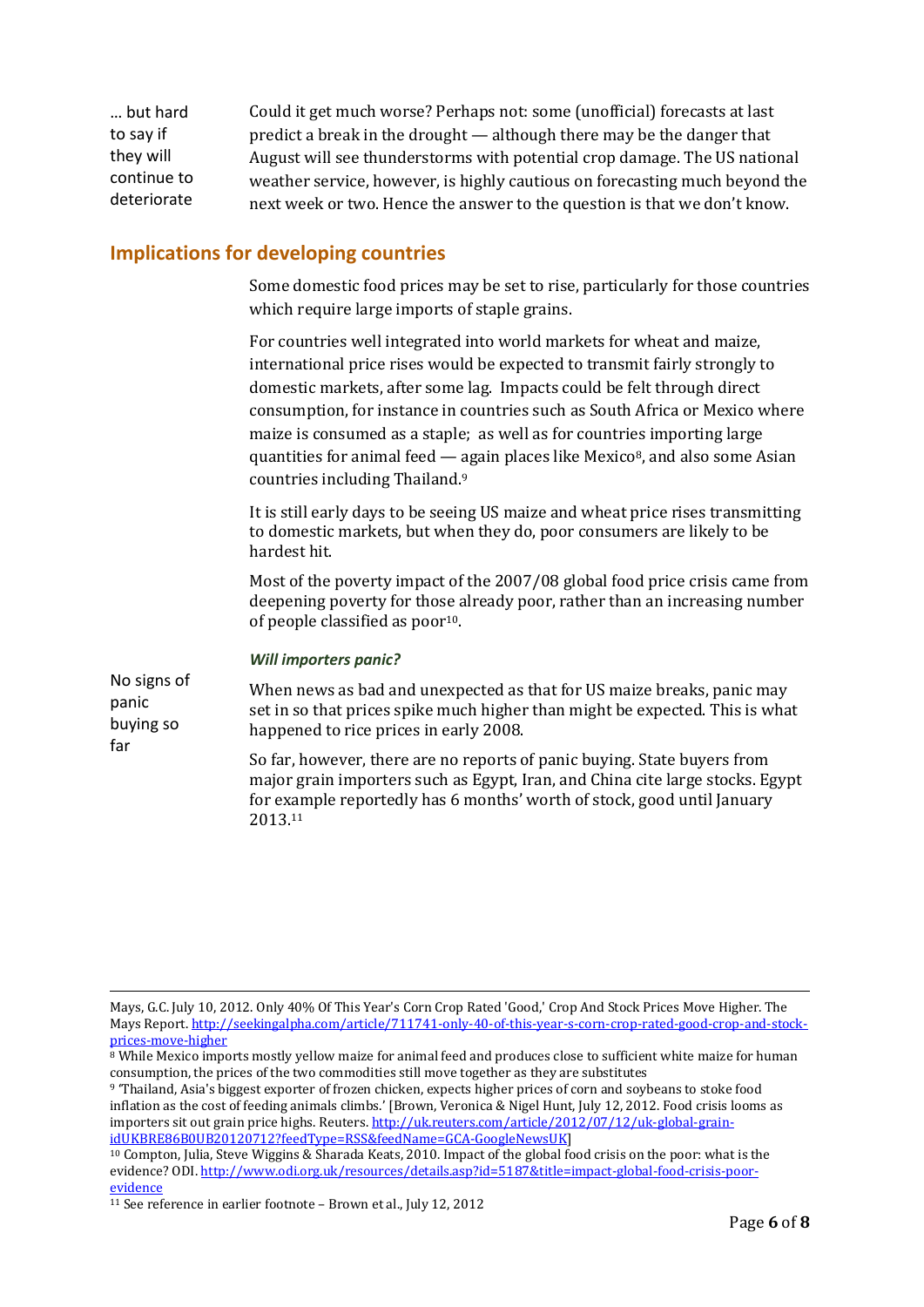### **Technical detail**

#### **How often are harvest forecasts cut this heavily?**

Presently the global 2012/13 maize crop looks set to fall more than 4% below initial projections. Over the last 10 years, USDA's initial May projections for maize production have not been downgraded more than 4%; indeed in most years they have tended to slightly understate production — see Figure H.





**Source**: With data from USDA WASDE. **Note**: \*Bars for 2012/13 show % July projection differs from May projection

#### **How much are US maize yields expected to fall?**

Yield is now projected on average at 9.16 tonnes per hectare, only slightly below the 9.24 tonnes achieved per ha on average in 2011/12 — see Figure F.

Figure F Maize yield in the USA: 2000/01 to 2012/13 projection in July